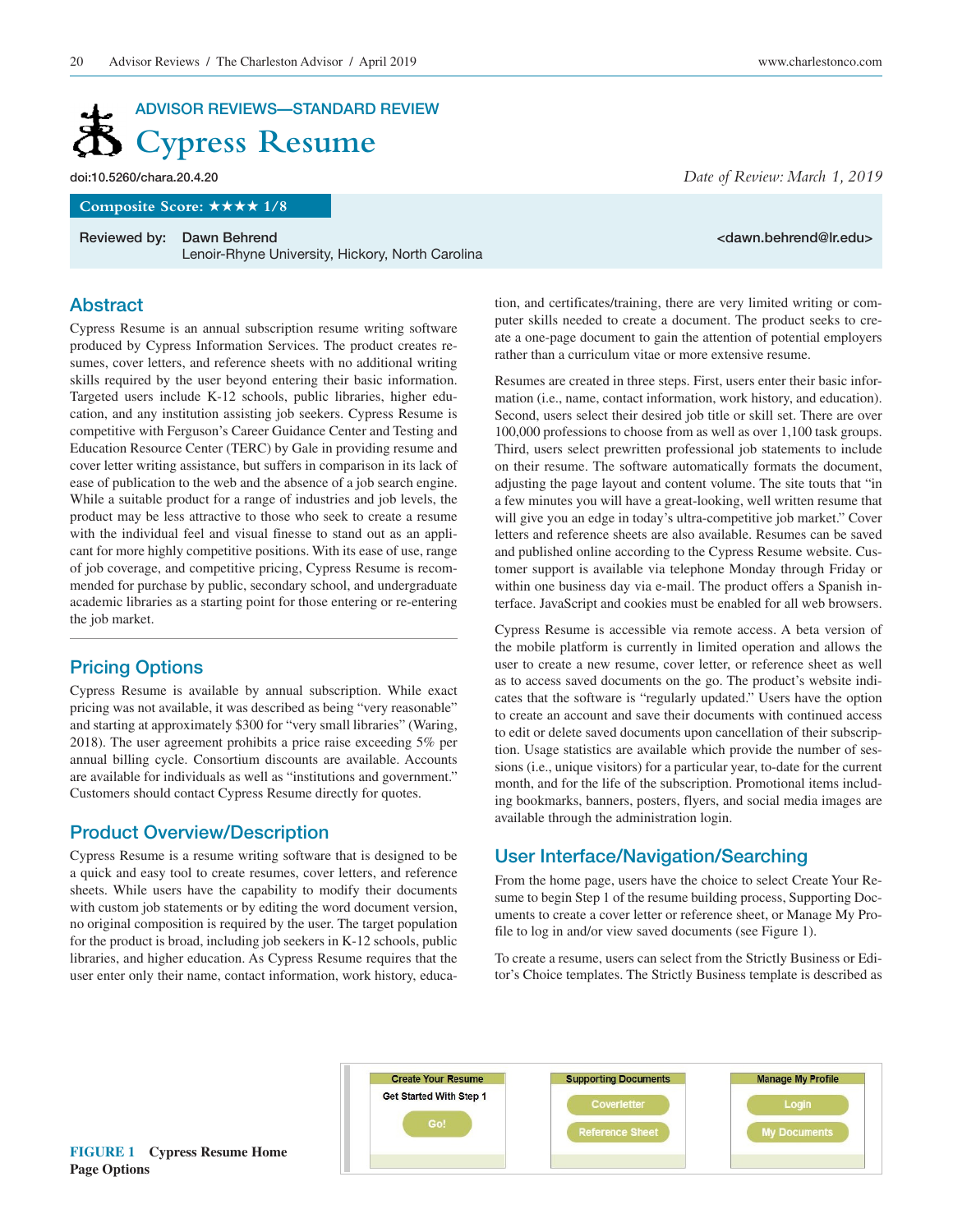

**FIGURE 2 Cypress Resume Navigation Options and Status Indicator**

**My Documents Document name** Edit **Download View Delete Date Type** File format  $\blacktriangleright$  janedoe1088 Edit **Delete** 02/13/2019 Resume Help





**FIGURE 4 Cypress Resume Options to Create New Documents**

"visually interesting" with the Editor's Choice being a "classic, formal layout." The side bar identifies which of the three steps the user is on and options to navigate to the previous page or home page, Doc Manager, clear their entries, obtain help, or go to the next section (see Figure 2). Users do not have the capability to move from one step to another, but rather must either go forward and backwards one section at a time.

Once a template is selected, the user is taken to the Main Form where their basic information can be entered. Items with an asterisk must be completed before proceeding to the next section. Step 2 is the Job Title Search, which can be searched by key word, industry, or job title. Once a job title is selected, a job description is provided. Upon selecting a job description, the user advances to Step 3 where job statements can be chosen to include in a resume. The user is directed to select up to a certain number of items from each section. The option to add a custom statement is also available. There are three sections: Professional Profile Statements; Software and Tools; and Skills and Abilities. The final screen where the completed resume can be obtained is the Document Manager.

To create a cover letter, users are sent to Step 2 of the resume building process to select a job title. As with the resume creation, the user selects a job description. The user then navigates to the Cover Letter page where name and contact information is entered. Two cover let-

Free Text Keywords: Cypress Resume | resume writing | cover letter | reference | job | job skills | career readiness | Testing and Education Resource Center (TERC) |Ferguson's Career Guidance

**Primary Category:** Other

**Type of product being reviewed:** Software

**Target Audience:** Secondary; General public; Undergraduate (including community colleges)

**Access:** Subscription

ters specific to the job are generated as well as two additional cover letters that are generic to the majority of professions.

Finally, a user can create a Reference Sheet by entering name, contact information, and basic information about references including relationship to the applicant.

For all created documents, the final screen is the Document Manager which allows the user to view, edit, download, or delete a document (see Figure 3). Documents can be downloaded as an RTF (word processor), PDF, or plain text. The Help option provides further guidance related to managed documents.

At the bottom of the Document Manager page is a section entitled New, where the user can create a new resume, cover letter, or reference sheet (see Figure 4).

# Critical Evaluation

Cypress Resume is a streamlined, easy to use product that fulfills its stated intention which is to create a professional resume in a short amount of time with limited required computer or writing skills. The product has broad applicability from high school students seeking their first job to seasoned professionals seeking a job change or promotion. Cypress Resume is unique in offering a stand-alone resume building software that is suitable for use by libraries, educational institutions, and other larger agencies through its provision of usage statistics, remote accessibility, and unlimited number of concurrent users. Cypress Resume is competitively priced and accessible in Spanish. The additional feature of generating cover letters and reference sheets enhances the product's appeal for those who may struggle with the overarching job application process.

Despite its many strengths, there are concerns that may limit its draw beyond those seeking a bare-bones resume. The completed product is a basic Word document with little visual appeal. Once downloaded in Rich Text Format, however, the user can engage in further customization such as font style, font color, and other visual enhancements. The process of selecting the statements to create the resume can be cumbersome given that the sheer number of job statements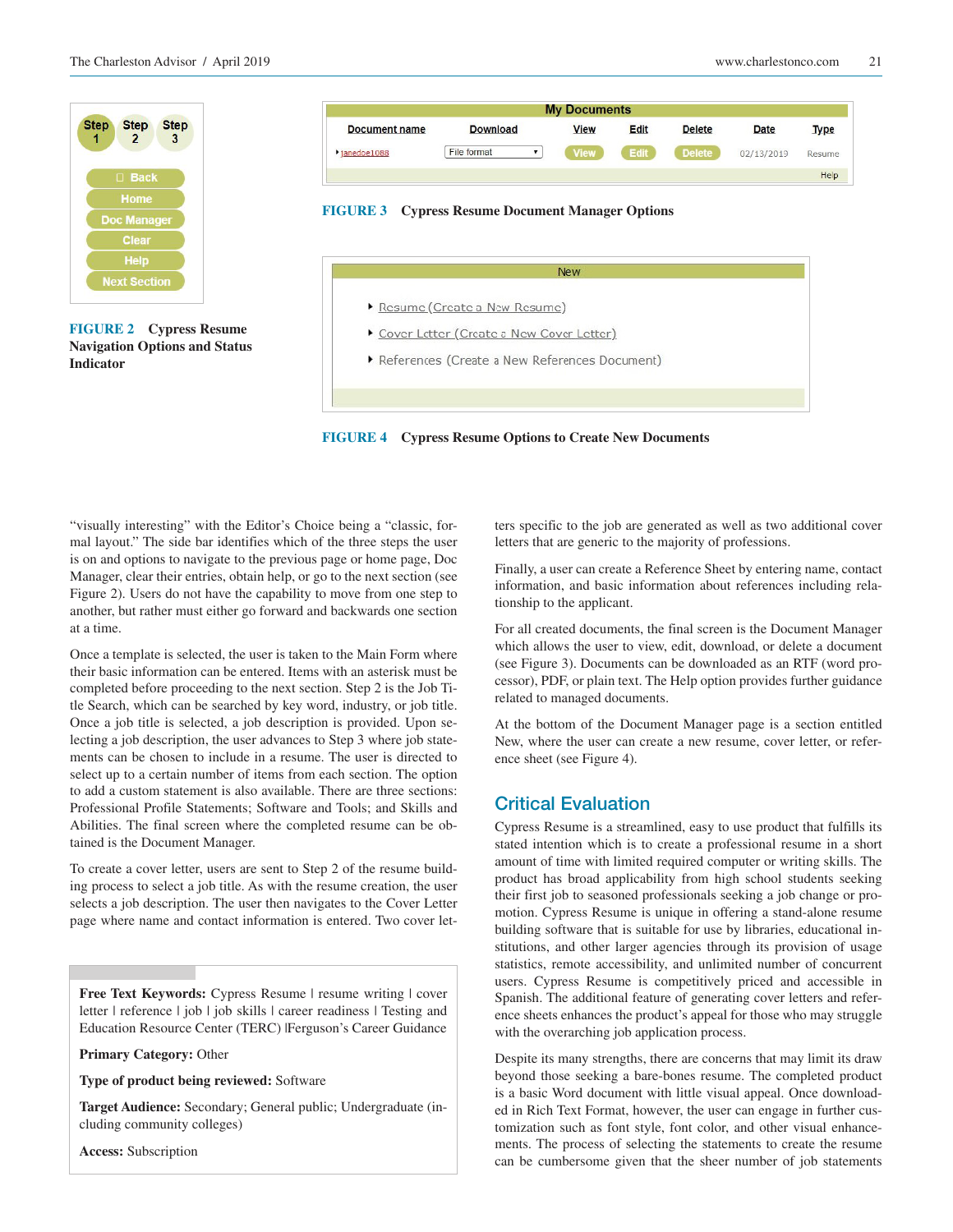# **Cypress Resume Review Scores Composite:**  $\star \star \star \star 1/8$

*The maximum number of stars in each category is 5.*

# Content:  $\star \star \star 1/2$

Allows users to quickly create a basic resume, cover letter, or resume sheet in a cleanly formatted document with minimal requirement for writing skills. The product covers over 100,000 professions making it broadly applicable for most job candidates. The number of job statements for users to choose from can be overwhelming and time intensive. Some of the job skills to choose from are extremely rudimentary. When used with no customization by the user, the resulting document has a generic feel and is visually uninteresting making it unlikely to stand out to potential employers.

### User Interface/Searchability:  $\star \star \star \star$

Intuitive interface that requires only basic computer skills to navigate. Users cannot directly navigate between steps and the capability to publish a document to the web is not apparent.

Pricing:  $\star \star \star \star 1/2$ 

The product is a cost-effective option for a relatively low annual subscription. The product generated is quite basic and does not have a job search capability.

## **Purchase/Contract Options:**  $\star \star \star \star 1/2$

Standard terms and conditions. The contract allows for unlimited usage and unlimited concurrent users. A more specific contract may be necessary for some institutions.

that are available to choose from can be overwhelming. In reviewing this product, I created a resume for a librarian and found one of the sections to have 87 statements from which I was instructed to choose eight. For a product that touts the creation of a resume "in minutes," the time it takes to sort through so many job statements is contradictory. The statements tend to have a "cookie cutter" feel when used as is with no customization by the user and may lack the individuality that a potential employer is seeking in a job candidate. A number of the skills suggested are overly simplistic, such as "oral comprehension," "near vision," and "speaking." Even for an individual applying for the most basic of positions, the use of such terms as "skills" would be nonsensical.

Beyond these issues, there were some discrepancies that may give pause. The home page spells the term "cover letter" as all one word, "coverletter." While clearly an oversight, this very type of error would be unacceptable for a resume and gives a negative first impression of the product. Also, while the website for the product states that resumes can be published online there is no availability to do so. In using the help feature for the Document Manager, instructions were provided on how to publish a document to the web, but this did not match what was on the Document Manager screen which provided no such option.

An additional drawback of Cypress Resume is that it does not offer any job search or career readiness skills development beyond document creation. Whereas Ferguson's and TERC each offer a job search feature and tutorials on building job search and career skills, Cypress Resume is notably lacking in this regard. This combined with the inability to easily publish one's resume to social media or other website gives it the impression of being somewhat archaic and operating in isolation from the job search market in comparison.

A survey of public libraries indicates that over 92 percent of public libraries assist patrons in gaining access to career resources, over 77 percent assist their users in creating resumes, and 76 percent help patrons complete online applications for employment (American Library Association, 2012). As libraries of all types seek to provide accessible and relevant information resources for their constituents, career development tools are an ideal addition to a library's collection to provide support to patrons in finding and applying for jobs. Cypress Resume is a cost-effective resume building product for a range of libraries and institutions seeking to meet the needs of job seekers. Its ease of use and accessibility make it suitable for use by libraries and an advantageous option when compared to stand-alone software or online products offering individual subscriptions. A drawback of the product is that its generality and lack of visual pizzazz may limit its desirability for users who are seeking higher level or more competitive positions. However, as a product that has the capability to generate a reasonably professional resume with a few clicks of the mouse at a competitive price it has much to recommend itself and fills a gap in the resume writing software market.

# Competitive Products

There are a multitude of "free" resume software programs online that offer a free trial followed by a monthly subscription for the service. There are also numerous one-time purchase software programs to assist users in creating a resume. These products tend to be targeted at individual users rather than libraries or other institutional purchasers.

Two databases that have a resume writing component and can be considered more direct competitors in the information field are Ferguson's and TERC. While Ferguson's does not offer a resume building feature, it does have a number of sample resumes and cover letters that can be downloaded as a word document and used as a customizable template. Ferguson's also has articles and videos on job search and career skills, and a job search engine. In comparison, TERC does include a resume writing component, Resume Builder, which covers